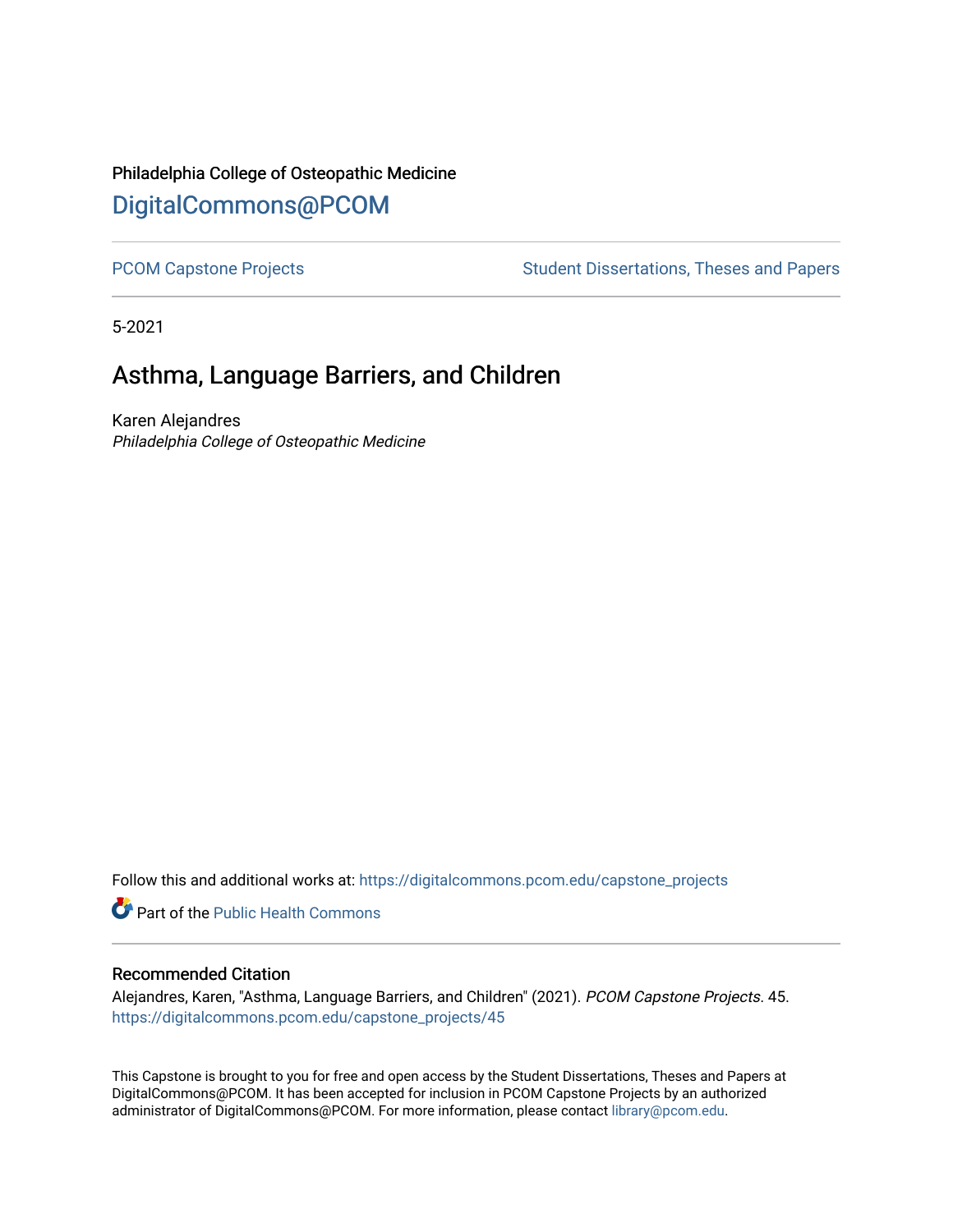Philadelphia College of Osteopathic Medicine Graduate Program in Biomedical Sciences School of Health Sciences

### **Asthma, Language Barriers, and Children**

A Capstone in Public and Population Health Leadership by Karen Alejandres Copyright 2021 Karen Alejandres

Submitted in Partial Fulfillment of the Requirements for the Degree of Master of Science in Biomedical Sciences, Public and Population Health Leadership Concentration

May 2021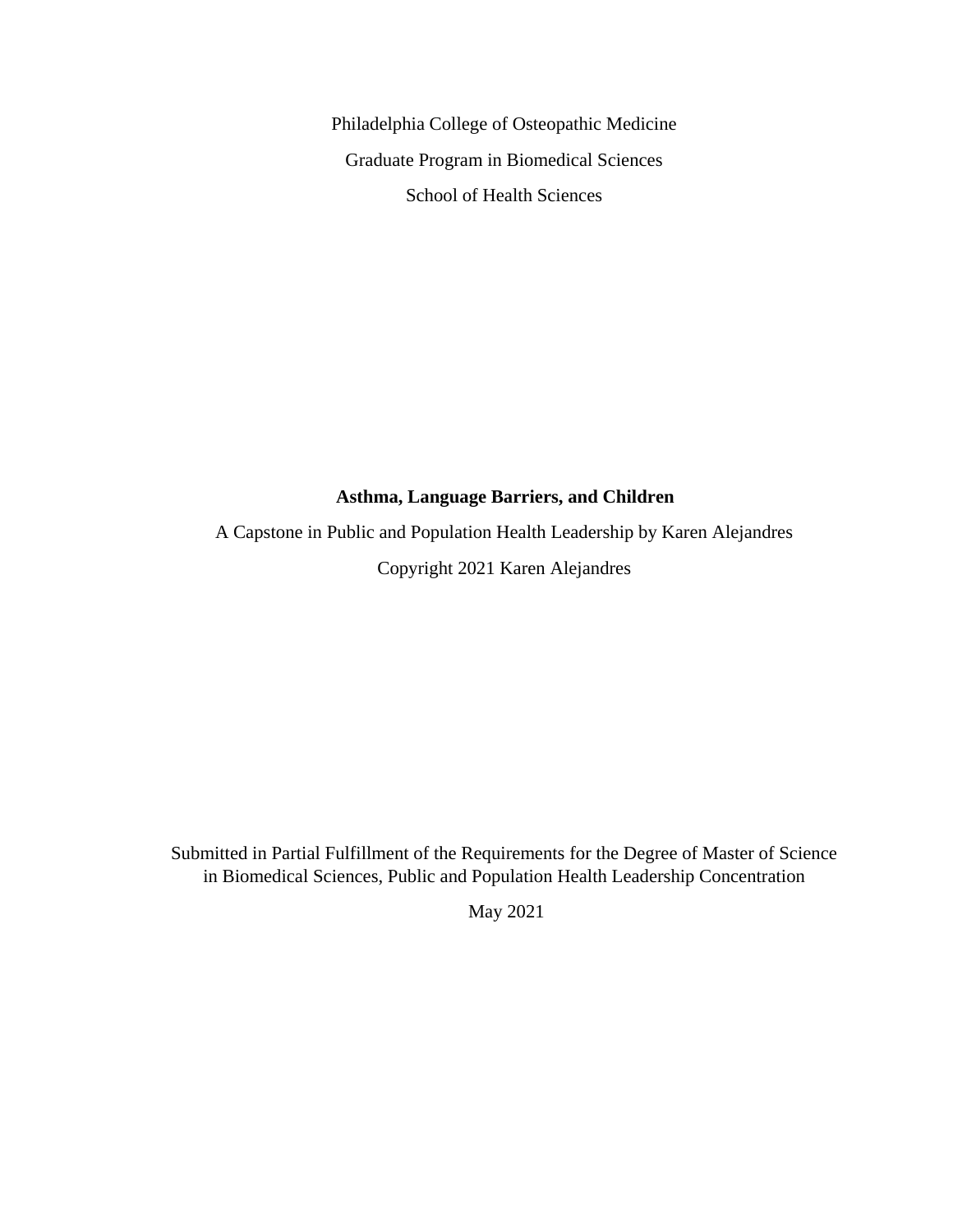## **ABSTRACT**

In the United States, asthma affects nearly six million children annually and disproportionately affects minority children. Children who come from minorities are three times more likely to visit the emergency department than non-minority children. Additionally, Hispanic children are more likely to have avoidable asthma hospitalizations than non-Hispanic whites. Hispanic children also have decreased rates of asthma medication adherence. Previous research has identified that many social and cultural determinants like language barriers, socioeconomic status, and clinician attitudes play a crucial role in the delivery and treatment of pediatric asthma. More specifically, language barriers play a significant role in the overall understanding of pediatric asthma by parents and contribute to low medication adherence rates seen in pediatric patients. However, there is limited research addressing physician perspectives on language barriers. The purpose of this paper is to explore physician attitudes and beliefs about language barriers to better understand pediatric asthma treatment and health outcomes within Hispanic minority children.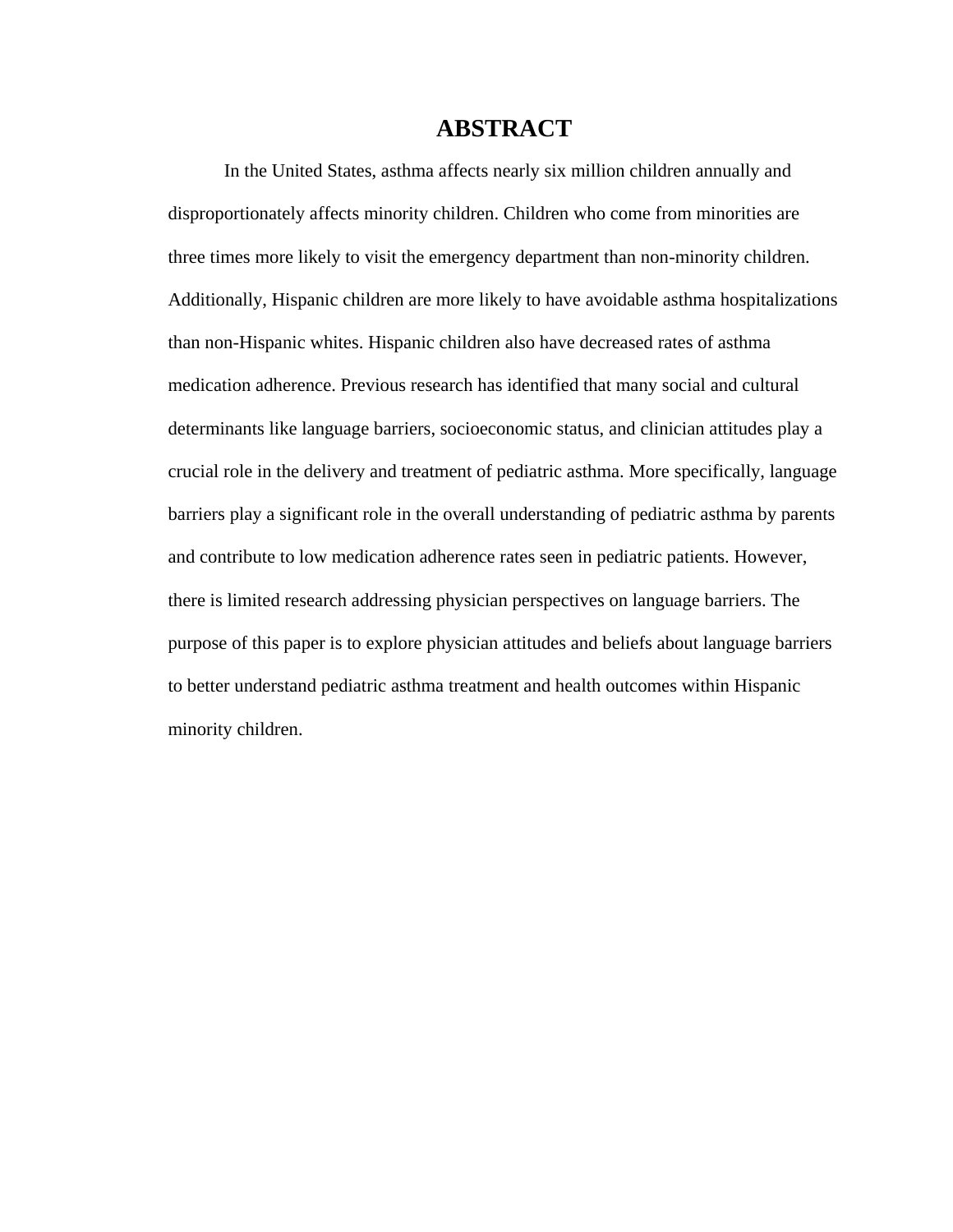### **INTRODUCTION**

Asthma is a highly prevalent chronic condition in the United States, affecting approximately 18.7 million adults and 7.0 million children.<sup>1</sup> It has been shown by previous research that numerous racial and ethnic disparities exist in asthma prevalence, severity, and overall health outcomes.<sup>1</sup> In the United States, Hispanics are disproportionately affected by asthma.<sup>2</sup> Although overall asthma mortality rates have decreased in the U.S, ethnic minorities such as Hispanics have higher mortality rates than whites.<sup>2</sup> Along with increased mortality rates, Hispanics are twice as likely to visit the emergency department for asthma than non-Hispanic whites.<sup>3</sup> Additionally, Hispanic children are 40 percent more likely to die from asthma than non-Hispanic whites.<sup>3</sup> Although the exact reasons why these disparities exist remain unclear; research has shown that socioeconomic status, health care access, health literacy, and clinician bias are factors that may influence asthma health outcomes.<sup>4</sup>

### **BACKGROUND**

Research has shown that language barriers significantly contribute to the asthma disparities seen within the Hispanic community. In the United States, approximately 58 million people or one in five people speak a language other than English, including Spanish, Chinese, and French.<sup>5</sup> Among these languages, Spanish is the most common and is the second most common language spoken in the U.S.<sup>5</sup> Additionally, among these 58 million people, 25 million report having limited English proficiency (LEP). LEP classification is given to individuals who do not speak English as their primary language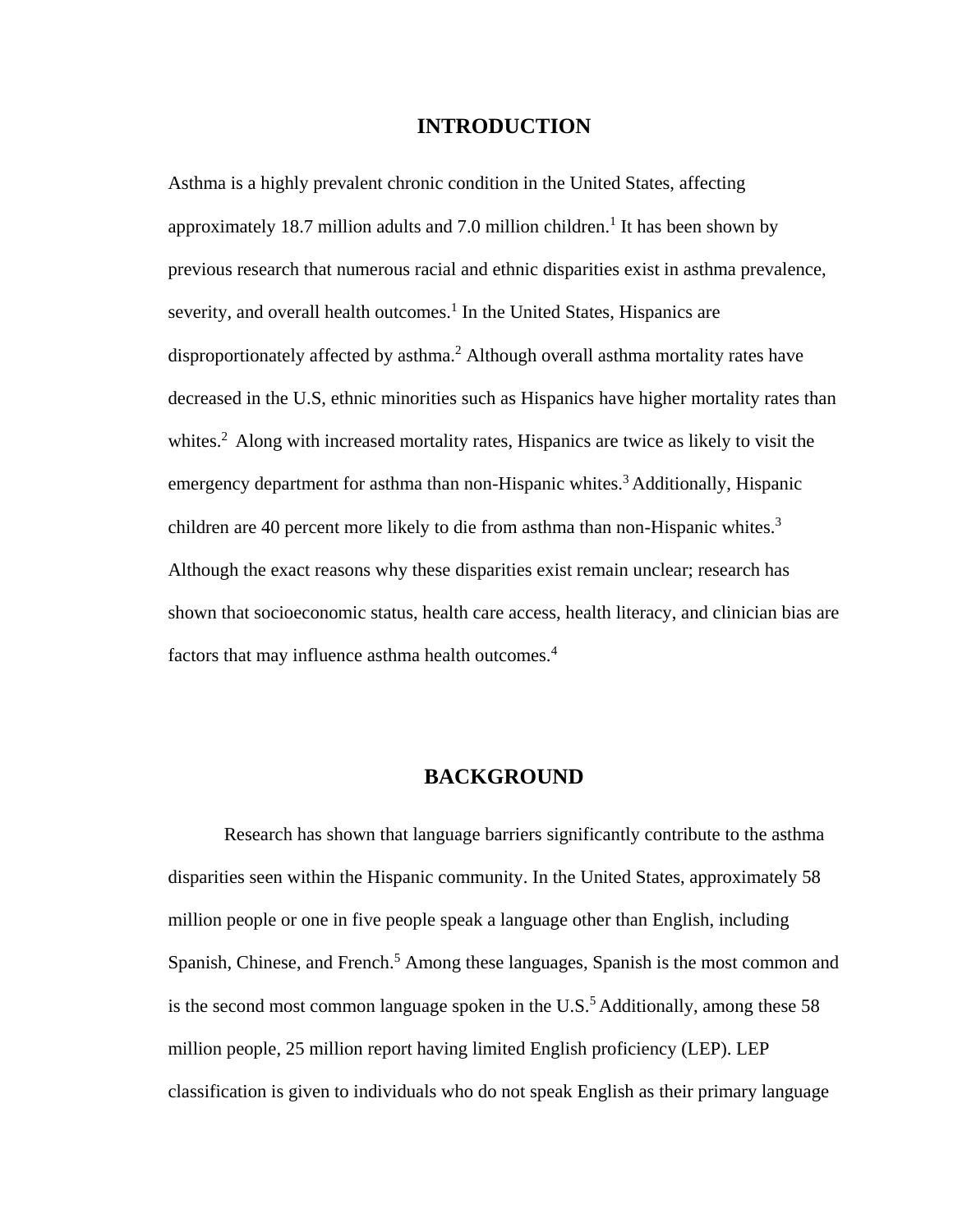and have a limited ability to read, speak, write, or understand English.<sup>5</sup> Hispanics comprise a vast majority of LEP individuals. Nearly 63 percent of all LEP individuals are of Hispanic and Latino descent.

LEP classification presents significant obstacles to accessing and receiving care in a medical system that is English-dominant.<sup>5</sup> Individuals who identify as LEP often encounter language as a barrier to obtaining and receiving healthcare services. When LEP status is encountered in the medical system, it results in communication barriers in patient-physician encounters.<sup>1</sup> Research has also shown that providers may spend less time listening and making fewer supportive statements when working with families with limited English proficiency.<sup>1</sup> Other research suggests that LEP in asthma patients is also related to less effective patient care.<sup>1</sup>Although there are federal regulations requiring healthcare organizations to provide trained interpreters for LEP patients, many hospitals and clinicians fail to do so.<sup>5</sup> Failure in providing these services may be due to lack of funding or limited time capacity. Many healthcare institutions rely on ad-hoc interpreting from family members or untrained medical staff. The underuse of professional interpreters and reliance on ad-hoc interpreting may also lead to compromised healthcare.<sup>1</sup> Healthcare organizations use these inequivalent forms of interpreting when patients speak a language other than the clinician's primary language or when professional interpreters are not available.

While language barriers themselves cause significant disparities in healthcare by influencing the outcomes of chronic conditions like pediatric asthma, their secondary effects, like impacting physician attitudes and implicit bias, also influence patient care. Although there is limited research addressing physician attitudes regarding language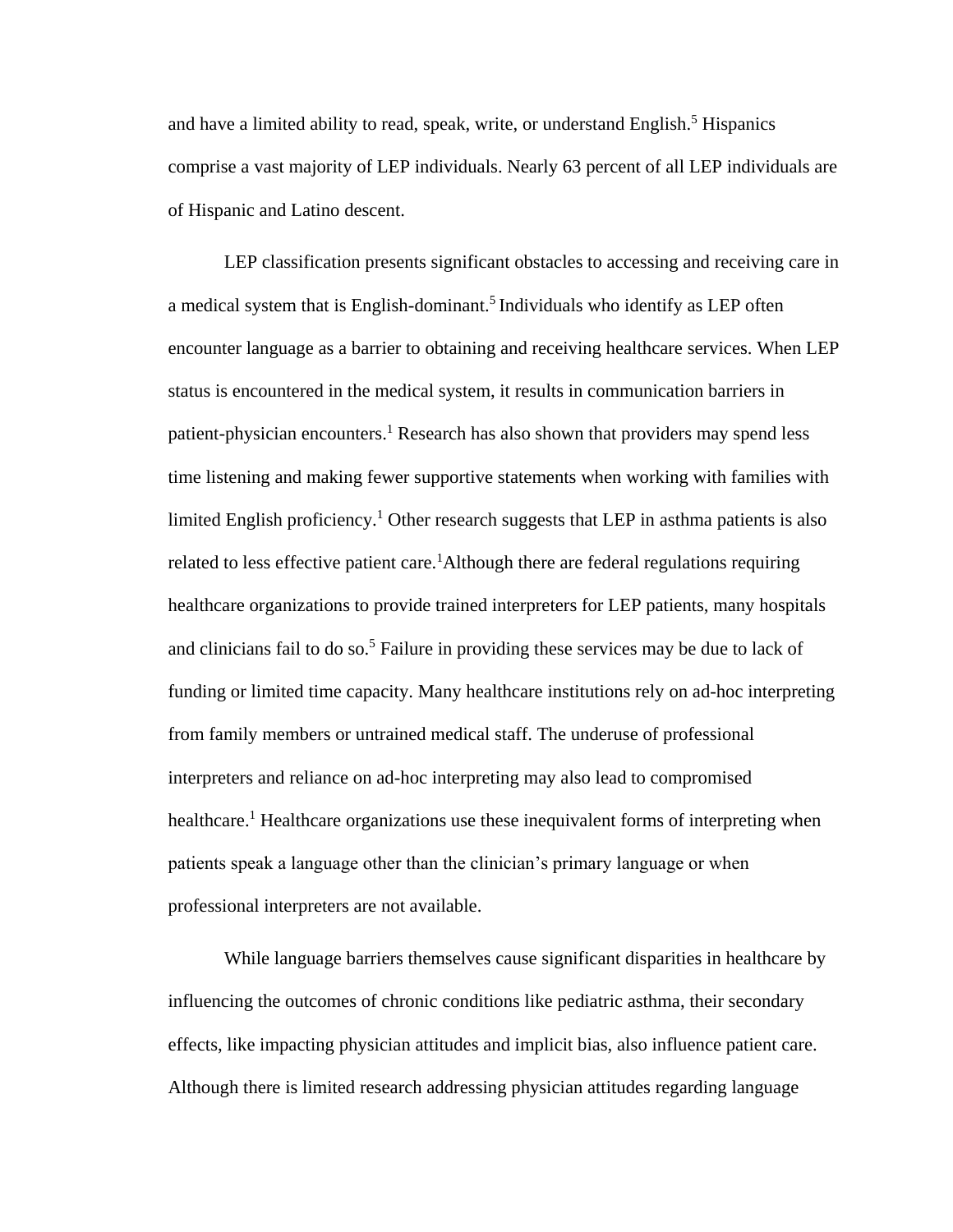barriers, one study showed that language barriers influenced pediatrician decision making regarding pain management.<sup>1</sup>

Language barriers influence pain management and clinician decision-making and have crucial roles in how pediatric asthma is treated. According to the National Asthma Education and Prevention Program (NAEPP) of the National Heart, Lung, and Blood Institute to treat pediatric asthma clear and constant communication is needed between physicians and caregivers. <sup>6</sup>To manage pediatric asthma the NAEPP recommends that treatment include patient education, trigger avoidance, and drug therapy regimens.<sup>6</sup> Education for patients and their caregivers should focus on identifying and avoiding triggers, understanding the uses of prescribed medications, and the importance of medication compliance, monitoring, and proper use of inhalation devices.<sup>6</sup>

The NAEPP also recommends using Written Asthma Action Plans (WAAP) (see appendix A).<sup>7</sup> These asthma action plans should be given to all patients and caregivers of patients with asthma. The use of these daily self-management plans provides patients and their caregivers with guidance in peak flow monitoring, medication usage, and symptom reporting.<sup>6</sup> Ideally, these daily and emergency plans should be developed in accordance with patients, caregivers, and medical providers. WAAPs have been associated with greater medication adherence and reduced health care utilization, like fewer asthmarelated hospitalizations and emergency department visits.<sup>7</sup> Although WAAPs are integral parts of pediatric management and treatment, there are concerns about their complexity and degree of understanding for low-literacy populations.<sup>7</sup>

It is important to note that the health literacy scores for Black, Hispanic, American/Indian and multicultural adults are on average lower than those of white and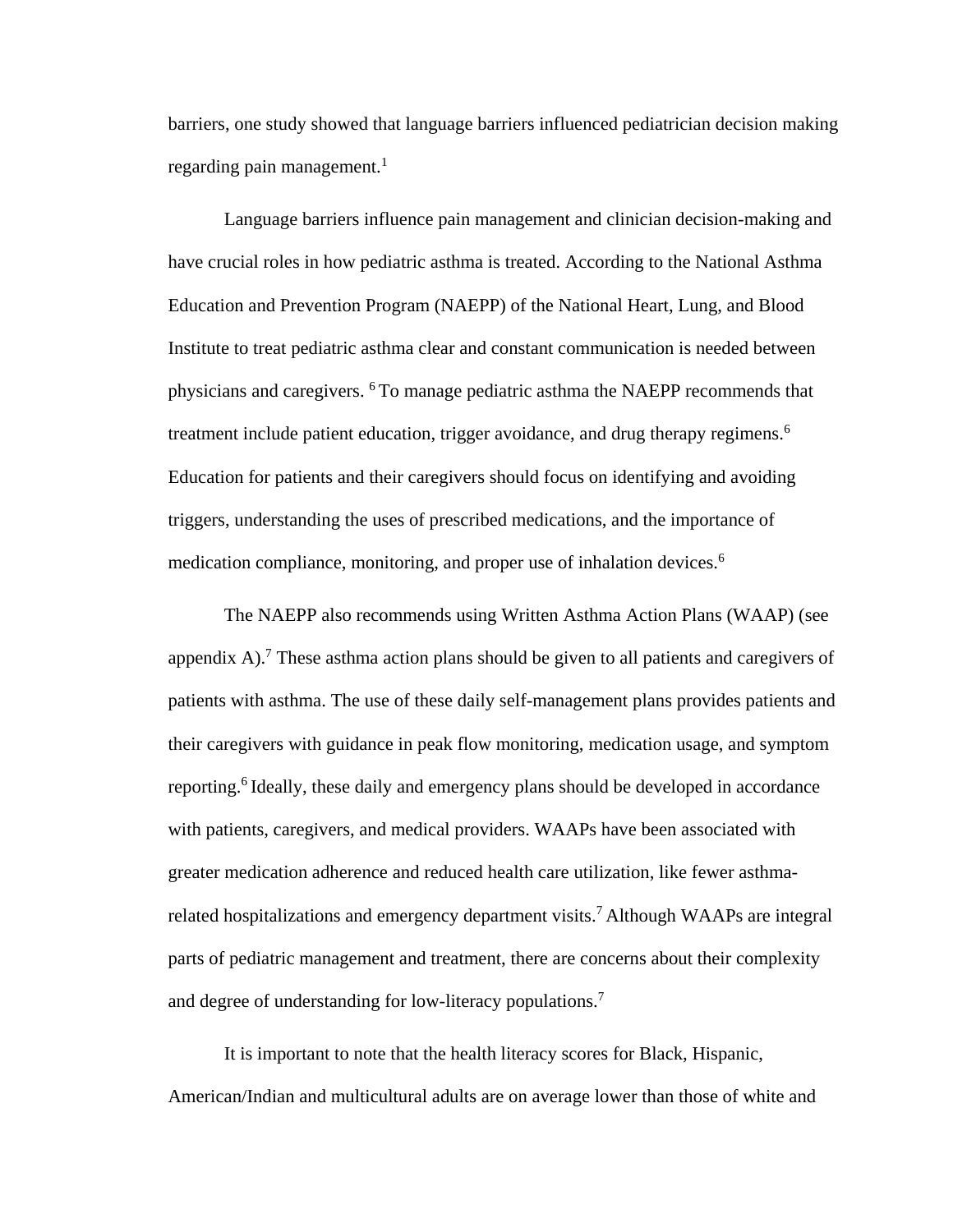Asian/Pacific Islander adults.<sup>8</sup> According to the 2003 National Assessment of Adult Literacy, 58% of Black and 66% of Hispanic adults exhibited "basic" or "below basic" health literacy compared to 28% of white adults.<sup>8</sup> Additionally, bilingual adults who spoke a language other than English before starting school had lower average health literacy scores than adults who spoke only English before starting school.<sup>8</sup>Low health literacy is likely to contribute to poor management of childhood asthma.<sup>7</sup> Additionally, children of parents with low health literacy are at risk of worse asthma-related outcomes, including greater asthma symptom severity and higher hospitalization rates.<sup>7</sup>

As mentioned previously, the use of written asthma action plans are crucial in the treatment and management of pediatric asthma. However, there is a continuous debate on their effectiveness with low health literacy populations like the Hispanic population. Research has shown that although these WAAPs are an essential part of pediatric asthma treatment, less than half of all asthmatic patients receive them.<sup>7</sup> In general, WAAPs are written at a sixth-grade reading level and can be challenging to understand for low literacy populations. Frequent issues presented with WAAPs include misunderstanding of medication instructions, confusion between daily and preventative medications, and difficulty recognizing symptoms of severe asthma exacerbations.<sup>7</sup>

For caregivers of children with asthma and who are of limited English proficiency, understanding and comprehending WAAPs can be extremely challenging and overwhelming. In medical settings where English is primarily the dominant language, WAPPs are often only available in English. Providing these plans in English has been found to be ineffective to limited English speakers.<sup>9</sup> The language discordance of asthma action plans has been found to insufficiently promote adequate asthma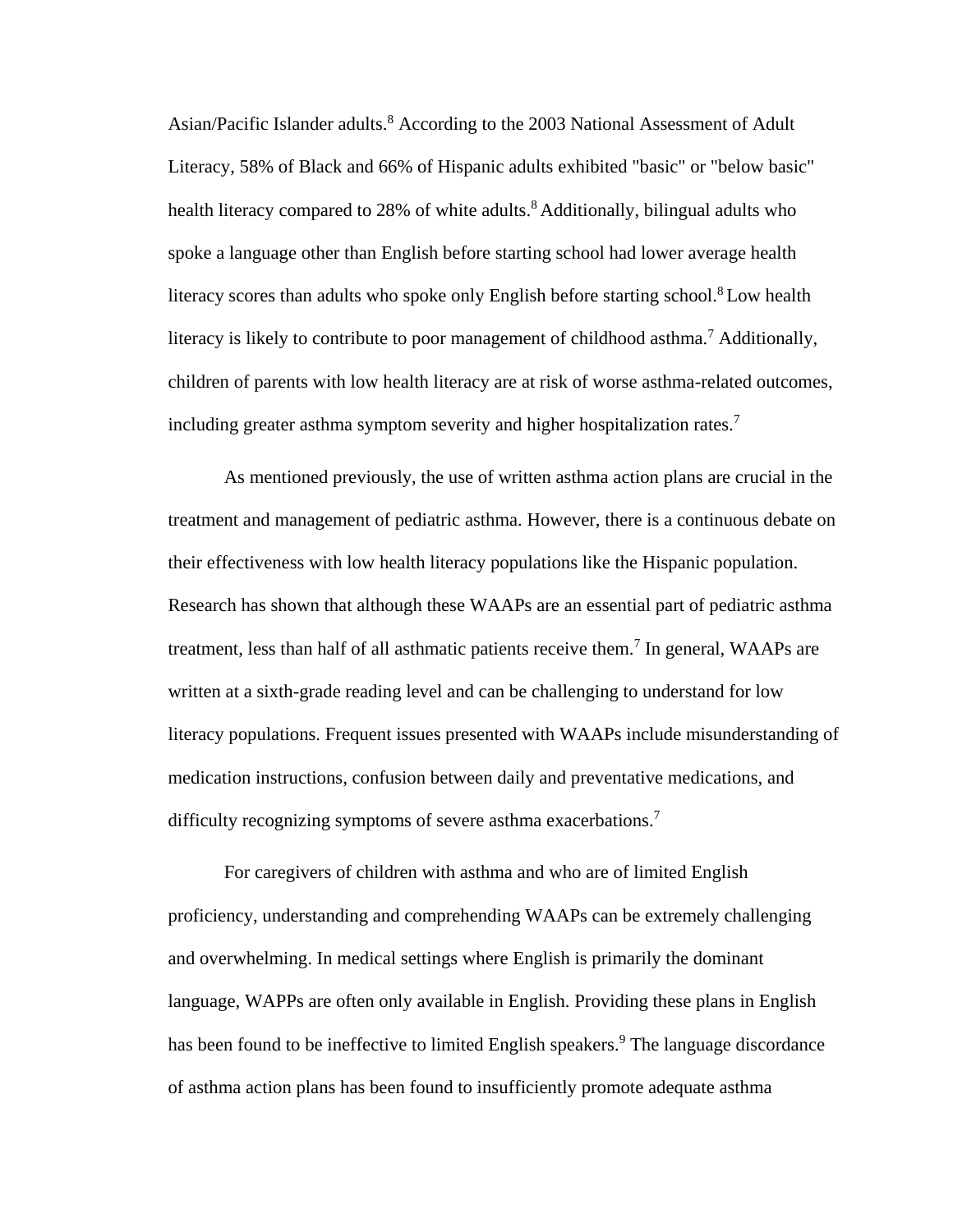prevention and overall treatment planning and understanding.<sup>9</sup> Additionally, when asthma action plans are available in Spanish, research has shown that caregivers sometimes find them difficult to understand.<sup>9</sup> This may be partially due to the literacy level required to read and accurately comprehend these plans. However, there is limited research on the use and efficacy of written asthma action plans in Spanish.

Although the effectiveness of using asthma action plans in Spanish is not yet well understood, there has been research suggesting that low-literacy asthma action plans have been shown to improve parent and patient understanding of asthma management.<sup>7</sup> These low literacy asthma action plans provide caregivers and families with easy-to-understand information in plain language and are pictogram and photograph-based. While these plans may seem beneficial only to low literacy populations, like the Hispanic population, they also have been shown to be effective for medical providers.<sup>7</sup> The use of low literacy asthma plans have been found to improve physician ability to council about pediatric asthma compared to the use of a standard WAAP.<sup>7</sup>

Additionally, providers who used these low literacy asthma action plans were more likely to use clear communication principles than those who used standard plans.<sup>7</sup> It was identified that these plans provided a framework for counseling that prompted clinicians to address critical issues that are often difficult for families to understand.<sup>7</sup> Along with this, providers who used low literacy asthma plans gave instructions for taking daily medications by using time of day (morning vs. night) instead of less specific instructions, like twice per day.<sup>7</sup> Lastly, research has shown that providers who used lowliteracy plans used explicit words to describe respiratory signs and symptoms. These findings benefit low literacy communities and demonstrate how redesigning standard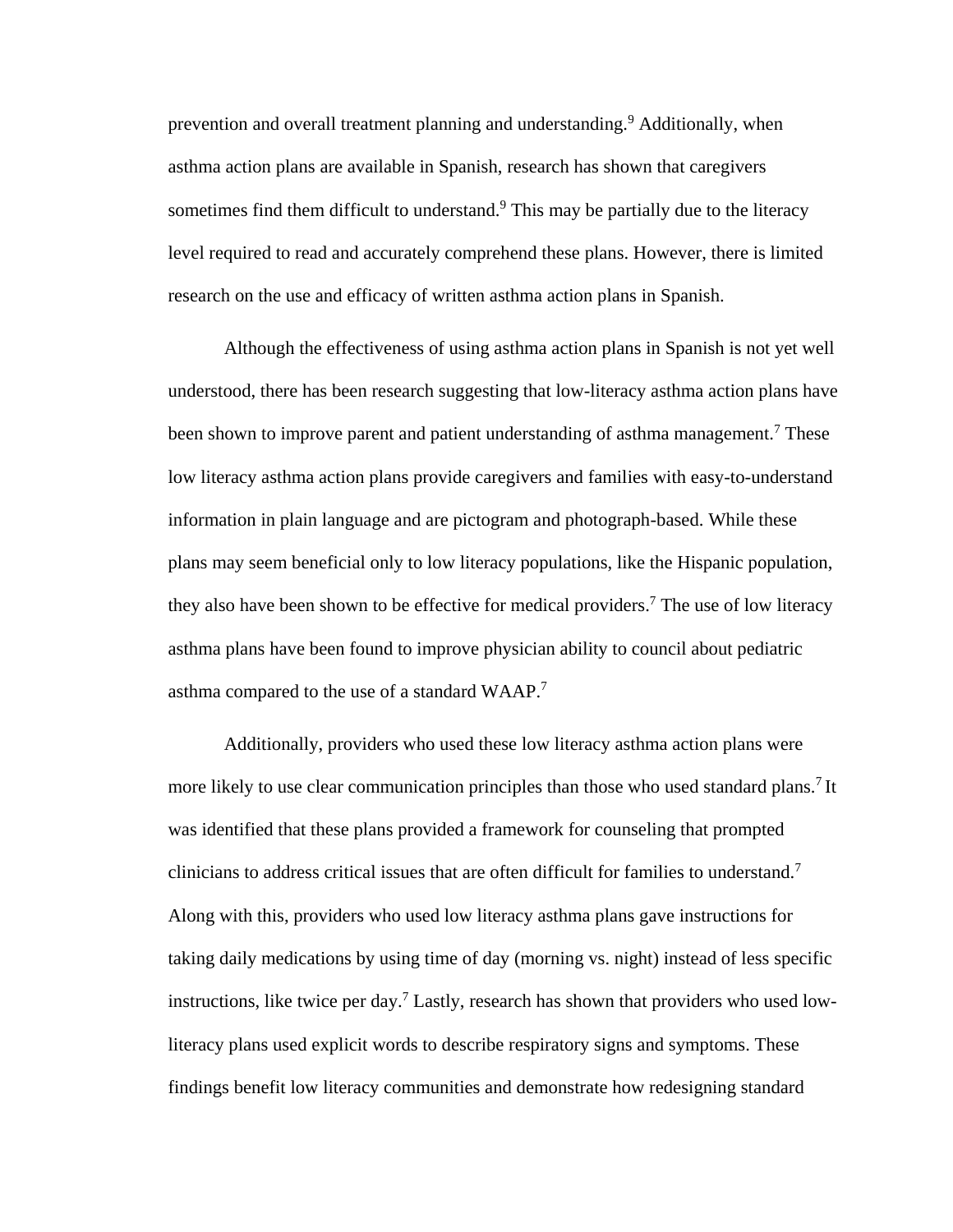asthma action plans can influence the content and style of provider counseling.<sup>7</sup> This can be highly beneficial for caregivers who are of limited English proficiency and can potentially impact overall asthma health outcomes for children.

Along with the use of low literacy asthma plans for LEP caregivers, research has shown that outpatient asthma education programs have been beneficial for minority communities.<sup>10</sup> The NAEPP believes that adequate asthma control through modern treatment, treatment plans and education programs are useful for minority populations who are disproportionately affected by asthma.<sup>10</sup> Moreover, the NAEPP suggests that these programs can be reinforced with the development of partnerships with caregivers, schools, and healthcare providers.<sup>10</sup> Likewise, the National Heart, Lung, and Blood Institute guidelines for asthma treatment strongly recommend a focus on asthma education as it has been related to lowered asthma morbidity overall.<sup>11</sup> Studies have shown that asthma education programs that involve both the caregiver and patient while offering concepts of preventative care improve asthma management skills, reduce morbidity, hospitalization, and enhance the quality of life for minority communities.<sup>12</sup>

Although there is a widespread agreement that asthma education is an essential element of asthma treatment, unfortunately for minority communities like LEP and Hispanics, these resources are not always available. As recent studies continue to show the importance of preventive therapies in pediatric asthma, research also shows that many urban minority children of Hispanic descent are not receiving these services.<sup>12</sup> In fact, many urban children receive only episodic care from health care providers when they present to inpatient settings.<sup>12</sup> Often, the care these children receive is not in accordance with the standards established by the NAEPP for the diagnosis and management of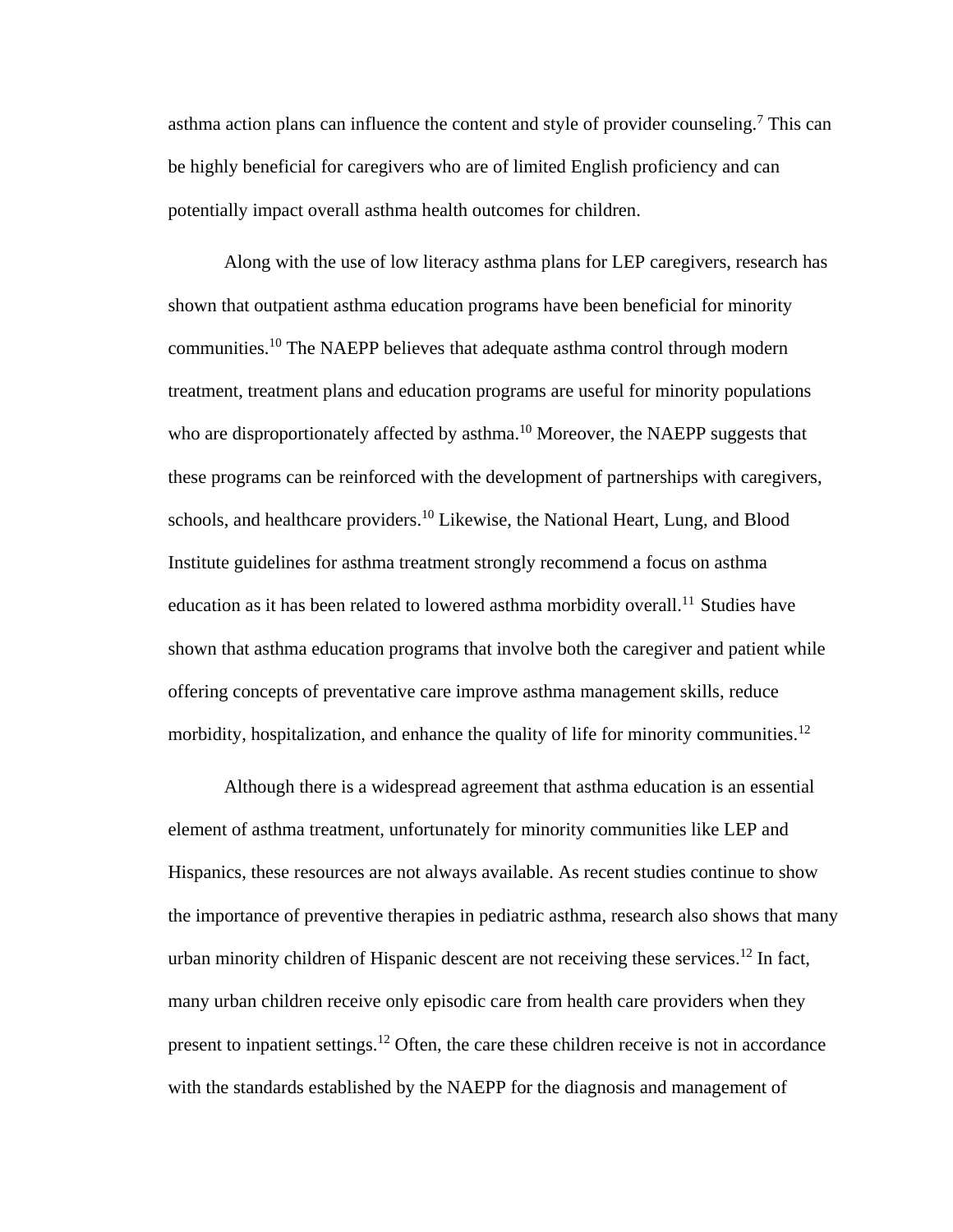asthma.<sup>12</sup> Although there is limited research examining why there continues to be discrepancies on the access of asthma education materials for Hispanic caregivers, limited healthcare funding, the absence of translational services, or undeveloped asthma health education programs may be influencing factors.

As it has been described, the use of appropriate asthma education programs can serve as essential tools for limited English proficiency caregivers and their children. Most importantly, research has shown that asthma education programs involving caregivers are crucial for asthma management in children.<sup>10</sup> Although there are many educational materials like pamphlets, books, and videos, in-person educational programs seem to be more frequented by the Hispanic community.<sup>11</sup> Specifically, programs that are schoolbased or community-based have increased attention. These programs have not only been found beneficial for minority children but also for their caretakers.<sup>10,11</sup> For children, having these educational programs in schools facilitates learning in an environment in which they are already accustomed to do so.<sup>10</sup> While for parents, these school-based programs provide environments outside of a medical setting where they can engage and ask questions regarding their child's medical condition. One study, in particular, found that disease management training for children, which also included handouts and homework for parents, resulted in better asthma disease management.<sup>10</sup> This training showed improved control of daytime and nighttime asthma symptoms and reduced absences from school and work (for caregivers) related to asthma exacerbations.<sup>10</sup>

Other educational programs outside of school-based environments like community-based programs have also been shown to be beneficial for minority communities. One study designed a program called "Asthma Amigos" (Spanish for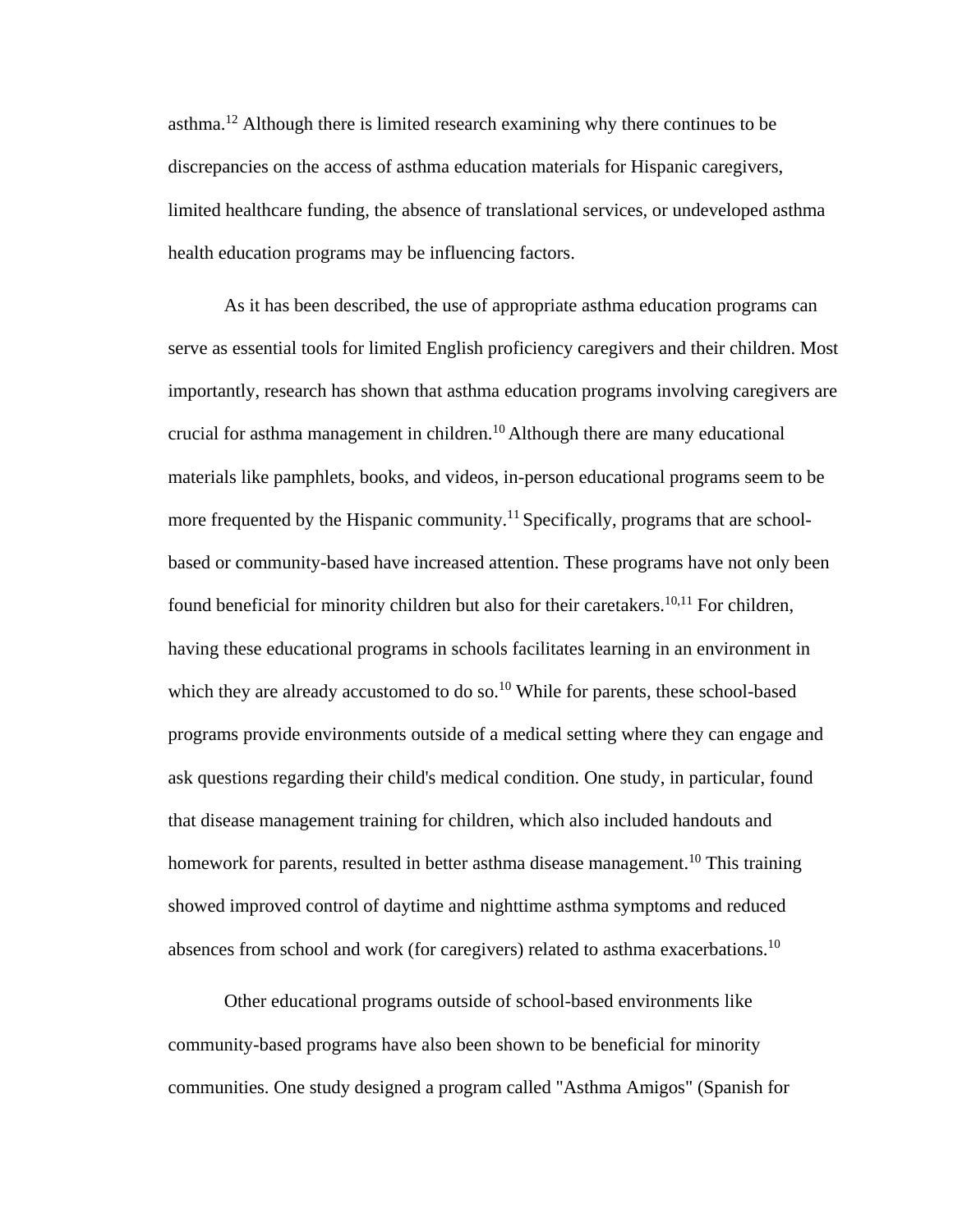Asthma Friends) to educate community volunteers about asthma and relay this information to Hispanic caregivers.<sup>13</sup> Asthma Amigos provided informational material in both English and Spanish and provided this information in a culturally tailored manner while addressing common misconceptions about asthma in the Hispanic community.<sup>13</sup> Furthermore, the Asthma Amigos teaching session were conducted outside of medical settings, in casual environments, including barbeques, first communion parties, caregivers' homes, and work environments. These environments facilitated the conversations regarding asthma care for Hispanic caregivers and allowed for open discussion on common asthma triggers and misconceptions. Overall, the Hispanic community and the Asthma Amigos volunteers benefited from these discussions. Most importantly, Hispanic caregivers felt more confident in their overall understanding of pediatric asthma.<sup>13</sup> The train-the-trainer model used in this educational program for Hispanic caregivers should be implemented as an additional way for limited English proficiency caretakers to learn about their children's condition. It was evident from this study that the use of bilingual staff, invested task force, and culturally appropriate educational materials were vital to the success of Asthma Amigos.<sup>13</sup> Programs like Asthma Amigos should be readily accessible for LEP speakers to gather information on pediatric asthma outside of a medical environment and to help improve caregivers' perspectives of asthma management and treatment.

There are numerous barriers that limited English proficiency speakers and the Hispanic community face regarding pediatric asthma. Such factors include language, health literacy, asthma treatment and planning, and overall access to educational materials. However, language barriers have additional effects on the LEP community,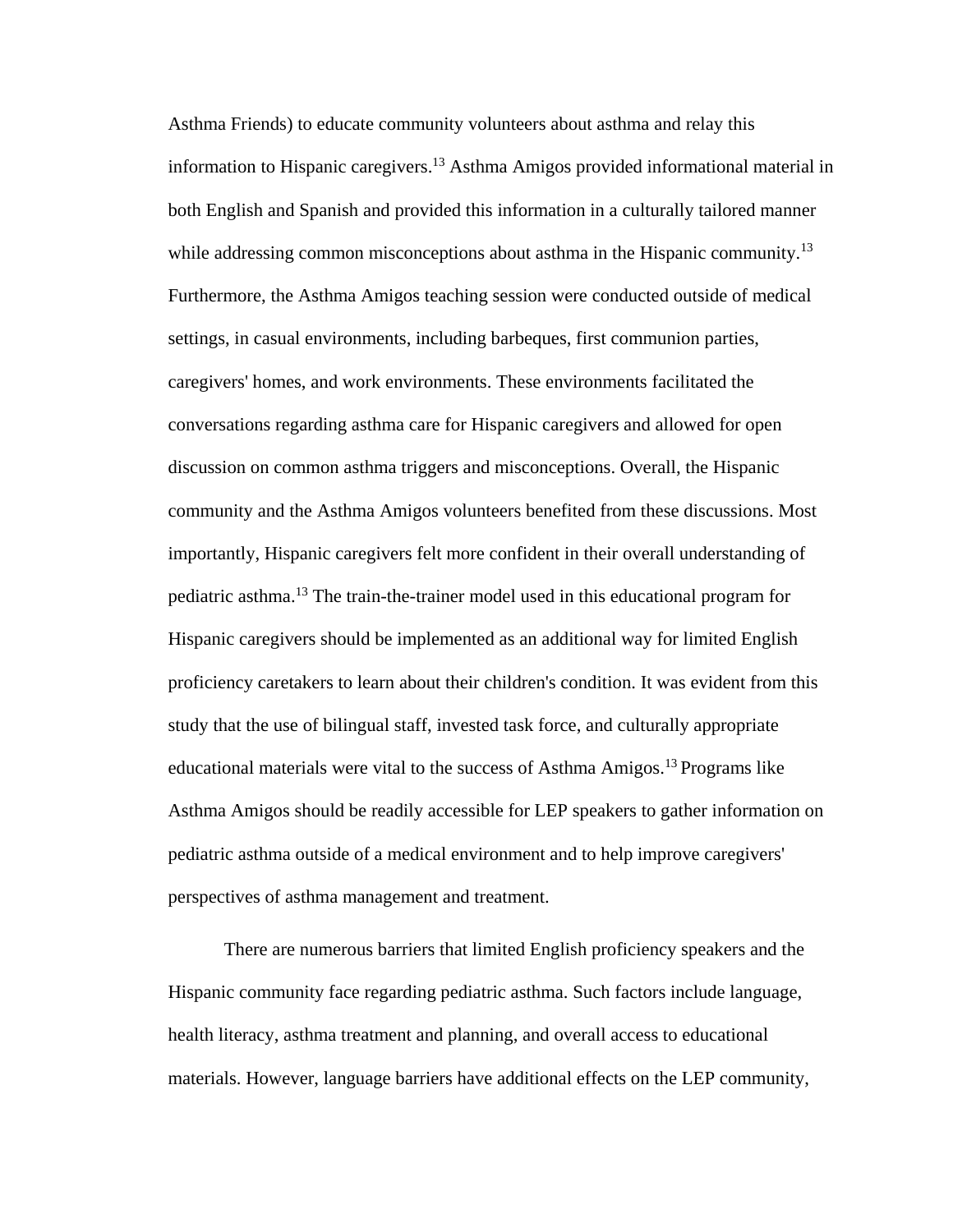including influences on physician attitudes, perspectives, and biases. The influences that language barriers have on physician beliefs can impact how pediatric asthma is treated and managed. Research has shown that medication adherence behavior has been influenced by the individual patient, the healthcare system (insurance, resources, and coverage), and the patient-physician interaction (communication and relationship).<sup>1</sup>

The patient-physician relationship can be influenced in many ways, but for LEP speakers, language barriers play a prominent role.<sup>1</sup> Studies of communication patterns have shown that in the healthcare setting, physicians may spend less time listening and making fewer supportive statements when working with LEP communities.<sup>1</sup> Other research has also found that Spanish-speaking Latino parents of children with asthma had poorer experiences with care (less communication about specific asthma practices) with their medical teams than compared to parents of white children.<sup>1</sup> Although the exact reasons for these discrepancies have not been defined, there is evidence suggesting that unintentional bias or implicit biases may play a role in affecting communication patterns with patients and management of medical recommendations.<sup>1</sup> Moreover, research has indicated that health care provider biases and communication patterns with culturally diverse patients like the LEP community affect providers' skills in communicating about controller asthma medication use in a culturally sensitive manner.<sup>1</sup>

While there is limited research suggesting that language barriers alone influence clinician and medical staff bias, culture also seems to be a barrier to receiving quality care for Hispanic and other ethnic minorities. Both language barriers and culture can influence physician and patient interactions and contribute to lower quality clinical relationships.<sup>14</sup> Research has also suggested that implicit bias may not be consciously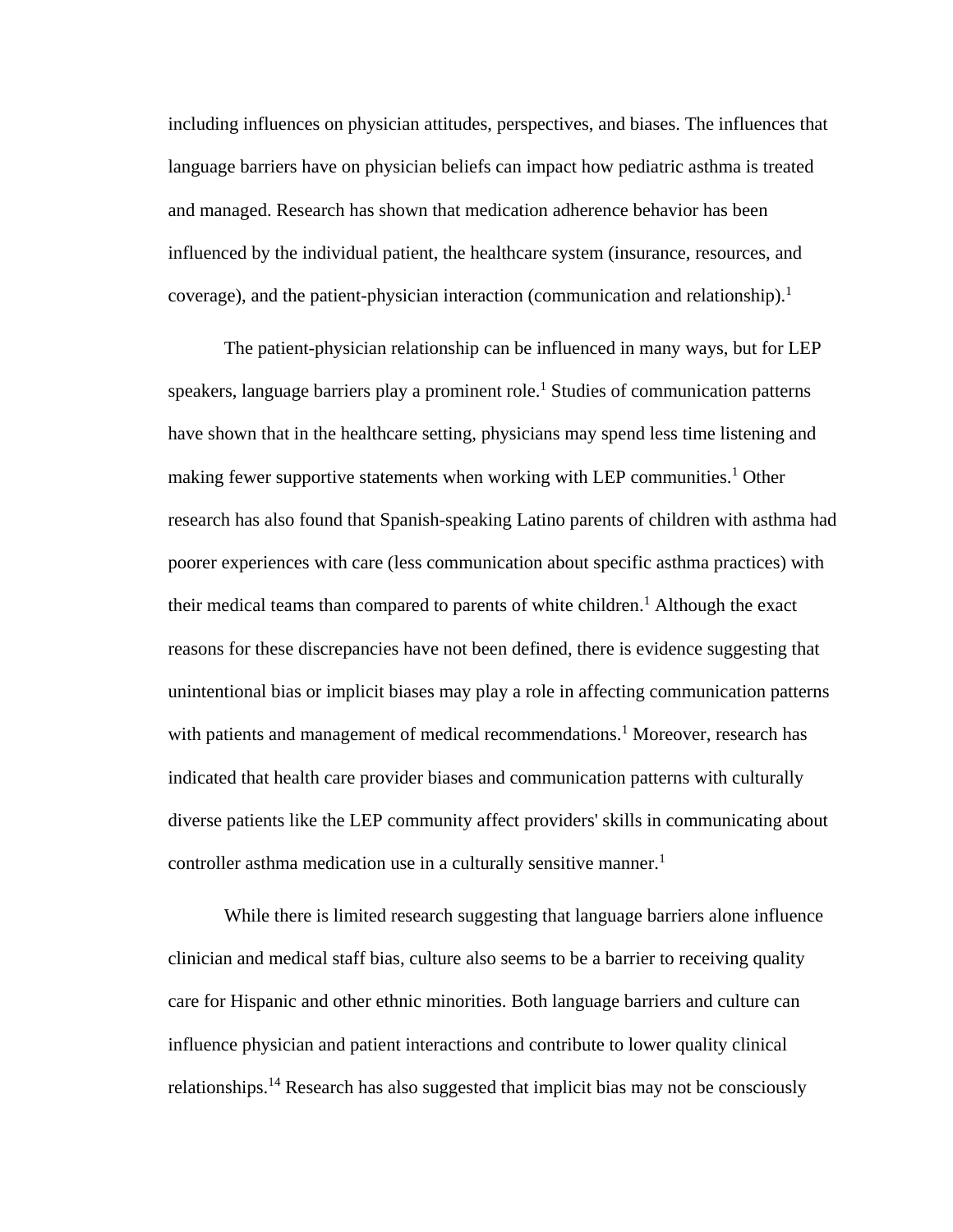acknowledged and can operate in subtle ways.<sup>14</sup> It has been shown in laboratory studies, clinicians with implicit bias may unconsciously exhibit negative behavior or poor communication with black patients.<sup>14</sup> These attitudes and behaviors may be seen similarly with the Hispanic community as well. Moreover, not only does clinician implicit bias reduce patient's comfort and trust, but it may also impede the flow of information, reduce interview times, and decrease patient's understanding of medical advice.<sup>14</sup>

As it has been demonstrated in research, language and culture influence providers' perceptions of ethnic minority communities and affect implicit biases.<sup>14</sup> However, both language and culture may also play a role in cultural health beliefs for both physicians and caretakers. Common cultural beliefs related to asthma include asthma causation, the safety of long-term inhaled corticosteroids, and the benefits of herbal therapies.<sup>15</sup> These cultural beliefs may affect caretaker decisions on following recommended medical management.<sup>15</sup> For providers, these cultural beliefs may influence their attitudes and perspectives on Spanish-speaking caretaker's ability to manage chronic conditions like pediatric asthma.

To bridge the gap between physician perspectives, implicit biases, language, and cultural barriers, researcher suggests physicians must first recognize the complexity of these issues and make meaningful practice changes to better care for these minority patient populations.<sup>15</sup> Changes that should be implemented include identifying patients who need interpretation services, providing language services in live and virtual settings, and written communications in the caretaker's native language.<sup>15</sup> Moreover, there is a need to increase the diversity of medical staff, not only to increase communication with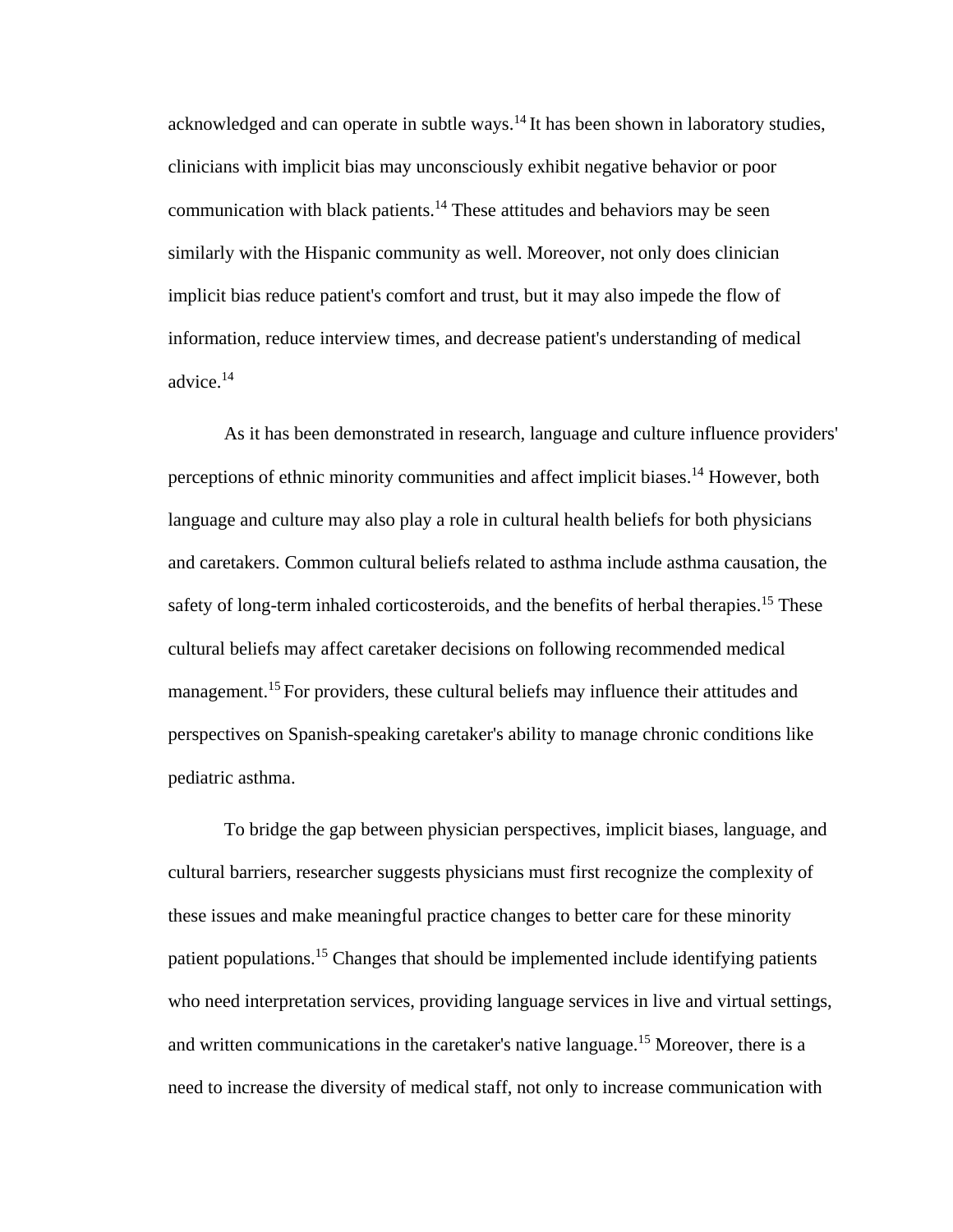limited-English proficiency speakers but also to expose other medical colleagues and staff on how to effectively communicate with ethnic minorities.<sup>15</sup>

To address cultural barriers and nonmedical views on health and wellness, which may be present in minority groups, medical providers need to understand illness representation. In western society, illness is seen through biomedical lenses of health, and assumptions are made that illness is secondary to disease, and cultural influences on health are oftentimes ignored.<sup>15</sup> However, in other communities, illness and cultural factors are directly correlated. These direct correlations of illness influence how patients understand disease, cope, and make decisions on treatment adherence.<sup>15</sup> To allow physicians to be acquainted with customary beliefs of ethnic minorities, they must engage in diversity and communication training and work with community health workers to obtain a better understanding on how culture influences medicine.<sup>15</sup>

Overall, language barriers continue to affect the quality of asthma healthcare limited English proficiency families receive. In terms of pediatric asthma, language barriers play significant roles in the provision of asthma education programs, written asthma action plans, and asthma health outcomes. Moving forward, limited English proficiency communities would benefit from low literacy written asthma action plans, community-based education programs, and physician cultural health training.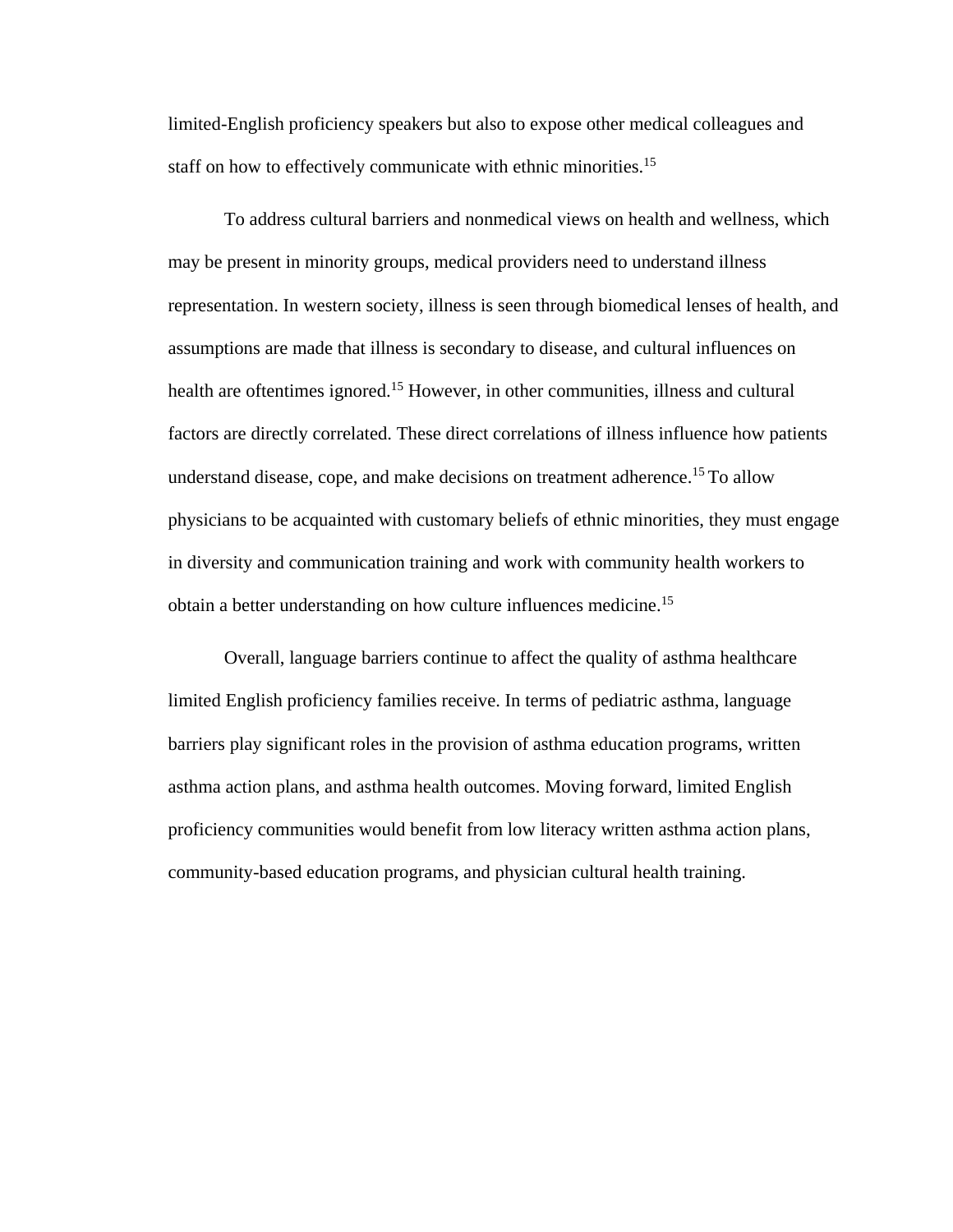# **RESEARCH STRATEGIES**

Research for the formation of this paper was gathered using search engines including google scholar and PubMed. The google scholar search engine was used to obtain general overview information on asthma statistics and language barriers in the United States. PubMed was used to obtain focused information pertaining to language barriers, including but not limited to physician attitudes, asthma management, and asthma educational resources. Keywords used to search through both databases included "Hispanic, language barriers, pediatrics, and asthma."

Overall, information for the topics presented in this paper was generally accessible. However, very few reports were available for physician perspectives and implicit bias due to language barriers. This may have been due to limited studies focusing on physician perspectives or narrow search terminology. Therefore to gather information on such issues, fewer key terms were used. The terminology used included terms and phrases such as "implicit bias and minorities" and "language barriers and physician attitudes." With the use of more indirect terminology, more resources became available. For topics where research was limited, google scholar seemed to offer more research studies.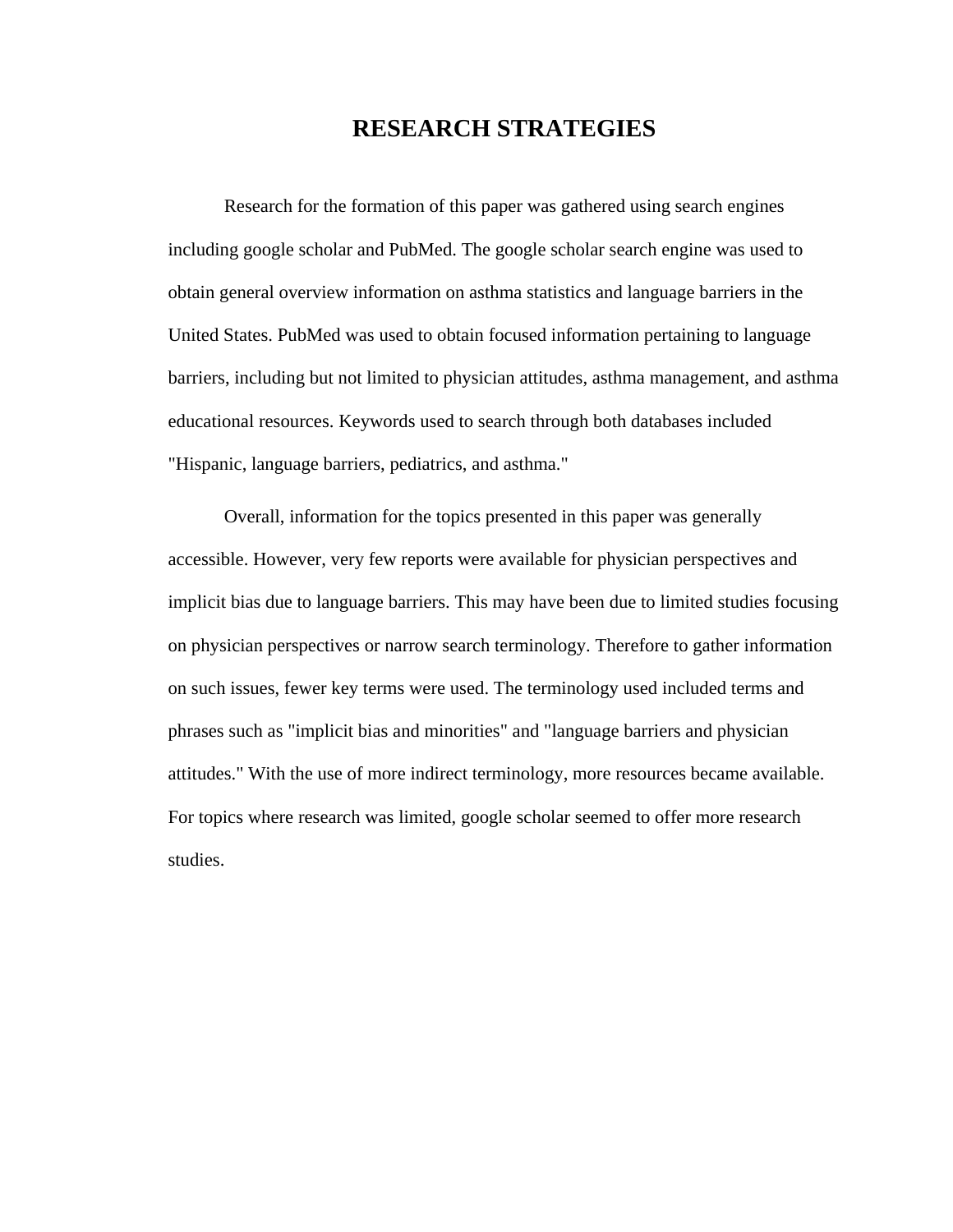## **DISCUSSION**

Limited English Proficiency (LEP) status continues to be a constant barrier for ethnic communities like the Hispanic community. Language creates barriers in pediatric asthma in access to translational services, overall caretaker understanding of asthma management, and educational resources and materials. Most importantly, language barriers can influence patient-physician relationships, impacting comprehensive pediatric asthma management and treatment adherence.

There may be various reasons why ethnic minorities and limited English speakers continue to face these discrepancies in the healthcare setting. One of these reasons can be due to the limited financial resources of medical institutions. Specifically, medical institutions may not have the appropriate funds to provide translational services like onsite interpreters or additional translational services. Government institutions should be more involved in administering where funding for minority services goes to help bridge the effects of language barriers experienced by both physicians and LEP care providers.

Lack of funding can also affect access to educational programs and materials LEP caretakers receive. As research has shown, educational programs are essential to the management and treatment of pediatric asthma.<sup>10,11</sup> However, if the proper funds are not available for these programs, many pediatric asthma patients may be at risk for increased asthma exacerbations and emergency department visits.<sup>12</sup> Therefore, medical institutions should work with government authorities and community stakeholders to secure funding for asthma education programs.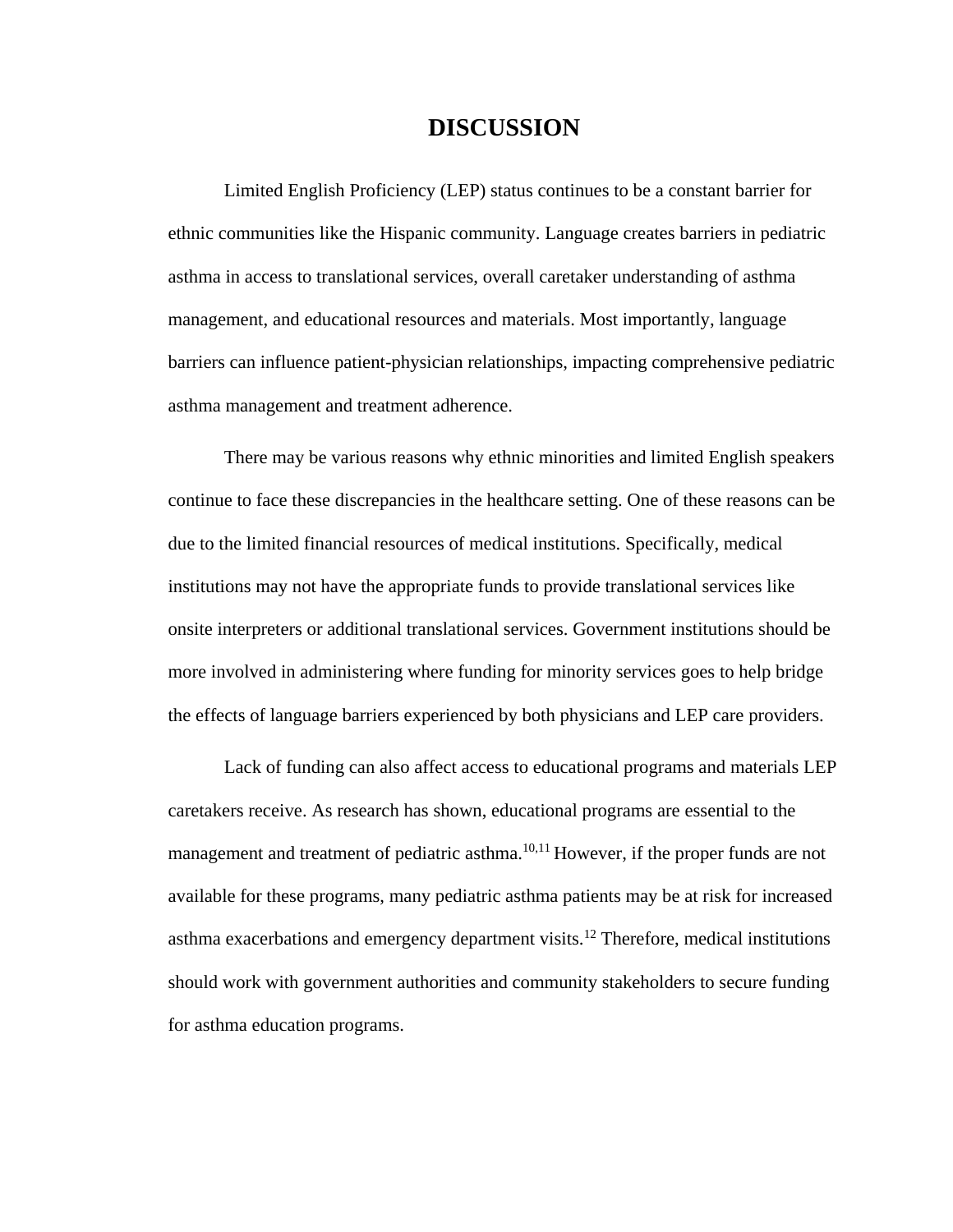Medical institutions should also ensure that asthma education programs are community and school-based. These programs should present information in the caretaker's native language and present information in a culturally tailored manner. Common misconceptions, folk medicine, and the use of inhaled corticosteroids should therefore be addressed. These programs should occur in environments where minority communities feel safe and are willing to engage in discussion. The Asthma Amigo's education program found settings like barbeques, family parties, or after religious ceremonies to be practical areas to initiate these discussions.<sup>13</sup>

Another vital aspect to consider in the management of pediatric asthma for limited English caregivers is the use of written asthma action plans (WAPPs). As the NAEPP suggests, written asthma action plans are crucial in the management of pediatric asthma.<sup>6</sup> However, oftentimes, these plans are not available in Spanish or are not written at the literacy level of limited English proficiency speakers. Medical institutions should ensure that these WAPPs are provided to caretakers in their native language and ensure that these minority individuals can understand them.

Proyecto INSPIRAR (Project Inspire) is a program that focuses on providing research focusing on improving the health of children who have asthma and who are under the care of Spanish-speaking caregivers.<sup>16</sup> They provide research on how LEP status affects pediatric asthma and provide written asthma action plans in Spanish and for low health literacy populations (see appendix B). These written asthma action plans are picture and color-based and may be easier to understand than conventional written asthma action plans (see appendix A). Moving forward, medical providers should use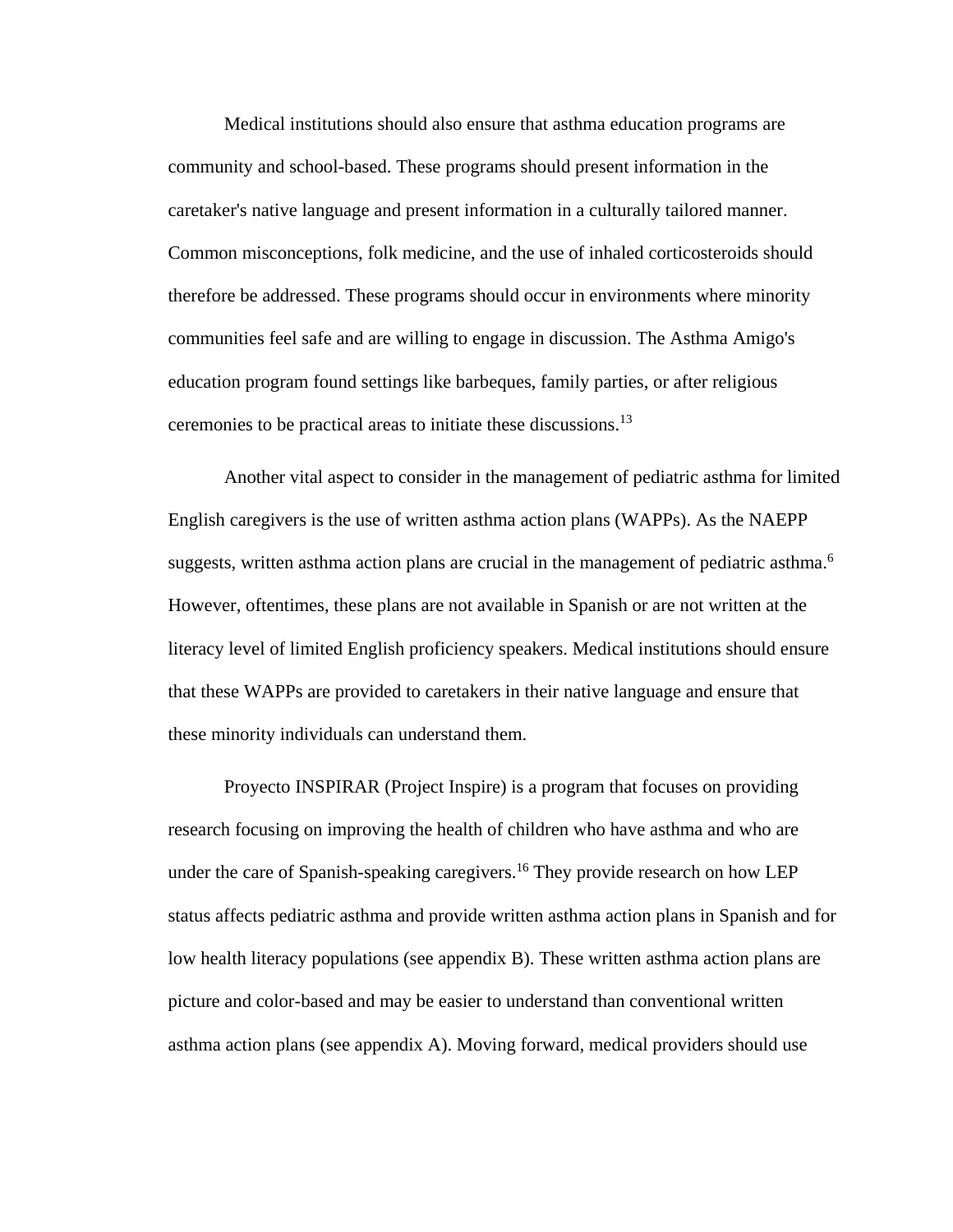WAPPs that are similar to Proyecto Inspirar's action plans when working with limited English speakers and low health literacy populations.

Lastly, in addition to increased translational services, education programs, and written asthma action plans, physician perspectives on culture and language should be addressed. Training on implicit bias and cultural sensitivity should be required as part of medical training. Moreover, there needs to be a call to action to diversify the medical field. This would allow for patients to feel more comfortable in speaking with physicians and improve the patient-physician provider relationship.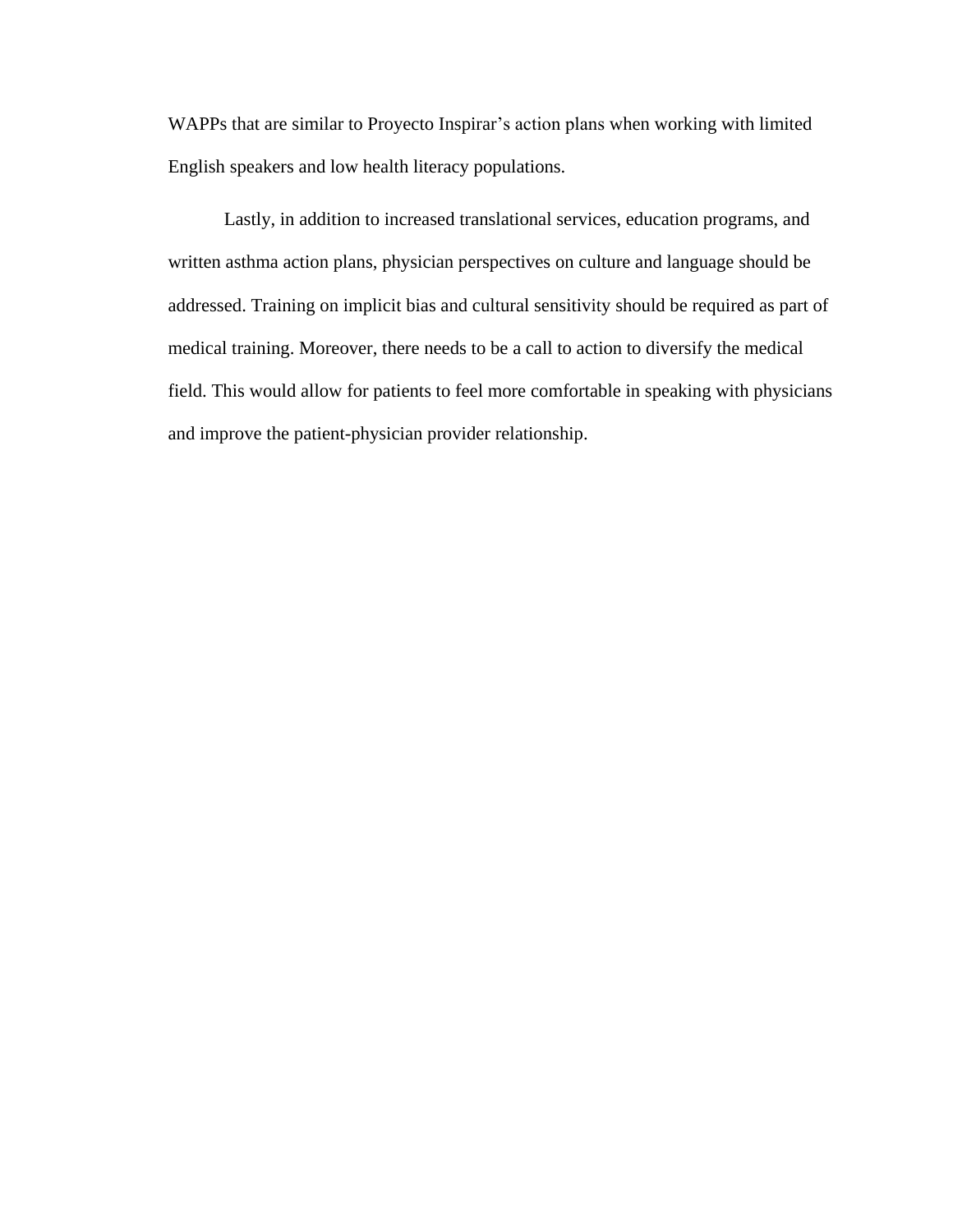## **RECOMMENDATIONS FOR FUTURE STUDIES**

Future studies in this area should be centered around physician's perspectives on language barriers and pediatric asthma. More specifically, they should focus on why language barriers may cause implicit biases in medical staff. More research should be done on the perspectives of medical translation services for both providers and caregivers. By focusing on what providers believe works and what areas need improvement regarding translational services, medical systems can work together to address these issues.

There is also limited research in the area surrounding the provision of asthma educational materials in Spanish. Few studies show which materials Spanish caretakers prefer and which seem more successful in the long term. Studies focusing on these areas may allow for the overall improvement of asthma understanding in Spanish-speaking communities. These studies could also improve access to these materials for both physicians and caregivers.

Lastly, additional areas of study may include the role of the healthcare team and their attitudes toward limited English-speaking caretakers. Addressing the healthcare team may be beneficial in addressing underlying implicit bias and offer increased communication between the healthcare team and ethnic minorities. Overall, understanding how medical teams feel when working with language or cultural barriers may help improve chronic disease management and health outcomes with children dealing with asthma.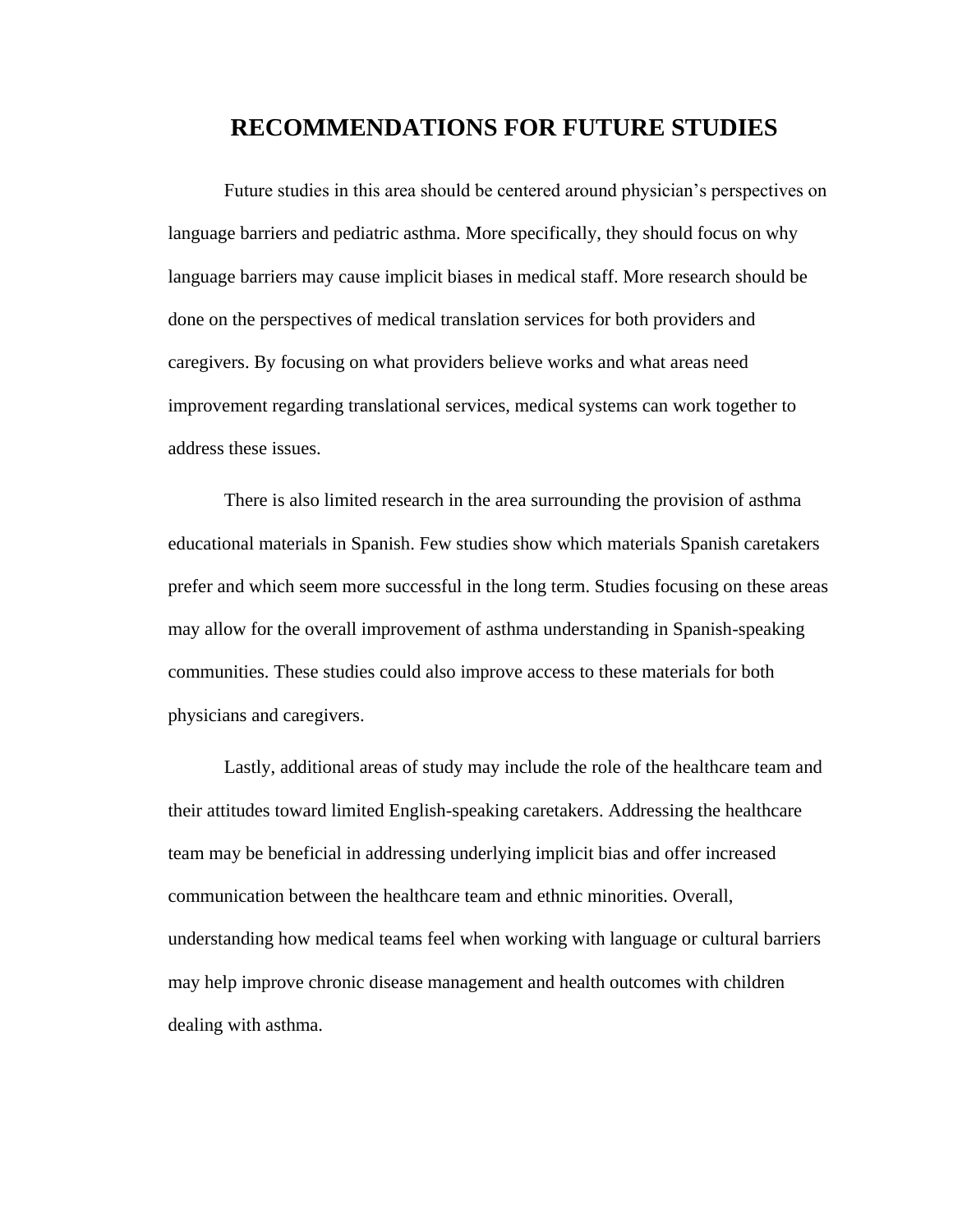#### **REFERENCES**

- 1. Elizabeth L. Barriers to medication adherence in asthma. *Ann Allergy Asthma Immunol.* 2018; 37-42. DOI: https://doi.org/10.1016/j.anai.2018.03.024
- 2. Rosser F, Forno E, Cooper P, Celedo J. Asthma in Hispanics. *American J of Resp and Critical Care Med*. 2014; 11: 1316-1327. DOI: 10.1164/rccm.201401- 0186PP
- 3. Asthma and Hispanic Americans. U.S. Department of Health and Human Services Office of Minority Health. [https://minorityhealth.hhs.gov/omh/browse.aspx?lvl=4&lvlid=60#:~:text=Hispani](https://minorityhealth.hhs.gov/omh/browse.aspx?lvl=4&lvlid=60#:~:text=Hispanics%20are%20twice%20as%20likely,compared%20to%20non%2DHispanic%20whites) [cs%20are%20twice%20as%20likely,compared%20to%20non%2DHispanic%20w](https://minorityhealth.hhs.gov/omh/browse.aspx?lvl=4&lvlid=60#:~:text=Hispanics%20are%20twice%20as%20likely,compared%20to%20non%2DHispanic%20whites) [hites.](https://minorityhealth.hhs.gov/omh/browse.aspx?lvl=4&lvlid=60#:~:text=Hispanics%20are%20twice%20as%20likely,compared%20to%20non%2DHispanic%20whites) Updated March 13, 2017. Accessed March 20, 2021
- 4. Hughes H, Matsui E, Tschudy M, Pollack C, Keet C. Pediatric Asthma Health Disparities: Race, Hardship, Housing, and Asthma in a National Survey. *Academic Pediatrics*. 2016; 2: 127-134.
- 5. Diamond L, Izquierdo K, Candfield D, Matsoukas K, Gany F. A Systemic Review of the Impact of Patient-Physician Non-English Language Concordance on Quality of Care and Outcomes. *J Gen Intern Med*. 2019; 34:1591–1606. DOI: 10.1007/s11606-019-04847-5
- 6. Kemp J, Kemp J. Management of Asthma in Children. *American Fam Phy*. 2001; 7: 1341-1348.
- 7. Yin H, Gupta R, Tomopoulos S, Mendelsohn A, Egan M, Schanick L, Wolf M, Sanchez D, Warren C, Encalada K, Dreyer B. A Low-Literacy Asthma Action Plan to Improve Provider Asthma Counseling: A Randomized Study. *Pediatrics*. 2016; 137: 1-11. DOI: 10.1542/peds.2015-0468
- 8. Singleton K, Krause E. Understanding Cultural and Linguistic Barriers to Health Literacy. *The Online J of Issues in Nurs*. 2009; 14: 1-12. DOI: 10.3912/OJIN.Vol14No03Man04
- 9. Riera A, Ocasio A, Tiyyagura G, Krumeich L, Ragins K, Thomas A, Trevino S, Vaca F. Latino Caregiver Experiences With Asthma Health Communication. *Qual Health Res*. 2015; 25: 16-26.
- 10. Walter H, Sadeque-Iqbal, Ulysse R, Castillo D, Fitzpatrick A, Singleton J. The effectiveness of school-based family asthma educational programs on the quality of life and number of asthma exacerbations of children aged five to 18 years diagnosed with asthma: a systematic review protocol. *JBI Database of Syst Reviews & Implementation Reports*. 2015; 13 (10): 69-81. DOI: 10.11124/jbisrir-2015-2335
- 11. Delgado M, Cho C, Gildengorin G, Leibovich S, Morris C. Parental Asthma Education and Risks for Nonadherence to Peditric Asthma Treatments. *Pediatr Emer Care*. 2014; 30 (11): 782-787.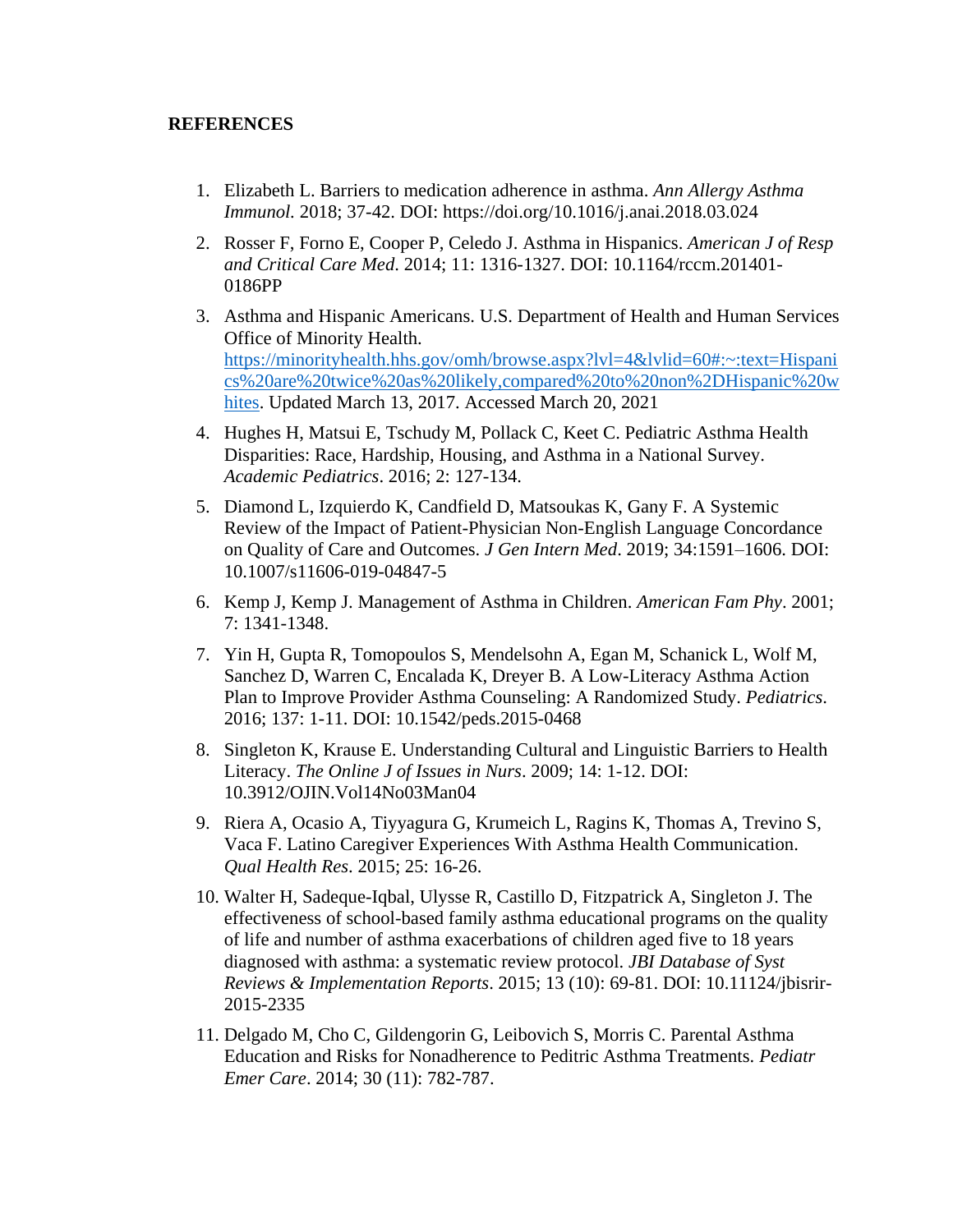- 12. Evans D, Mellins R, Lobach K, Ramos-Bonoan C, Pinkett-Heller M, Wiesemann S, Klein I, Donahue C, Burke D, Levison M, Levin B, Zimmerman B, Clark N. Improving Care for Minority Children With Asthma: Professional Education in Public Health Clinics. *Pediatr*. 1997; 99: 157-165. DOI: 0.1542/peds.99.2.157.
- 13. Lobar S, Brooten D, Youngblut J, Hernandez L, Herrera-Perdigon J, Royal S, Robins C. The Experience of Being an Asthma Amigo in a Program to Decrease Asthma Episodes in Hispanic Children. *J of Pediatr Nurs*. 2008; 23 (5): 364-371.
- 14. Blair I, Steiner J, Fairclough D, Hanratty R, Price D, Hirsh H, Wright L, Bronsert M, Karimkbani E, Magid D, Havrank E.Clinicians' Implicit Ethnic/Racial Bias and Perceptions of Care Among Black and Latino Patients. *Annals of Fam Med*. 2013; 11: 1-10.
- 15. Ogbogu P, Capers Q, Apter A. Disparities in Asthma and Allergy Care: What Can We Do? *J Allergy Clin Immunol Pract*. 2021; 9: 663-669. DOI: 10.1016/j.jaip.2020.10.030
- 16. Proyecto INSPIRAR. Asmaplan. [http://www.asmaplan.com/index.php/proyecto](http://www.asmaplan.com/index.php/proyecto-inspirar)[inspirar](http://www.asmaplan.com/index.php/proyecto-inspirar) Accessed May 10, 2021.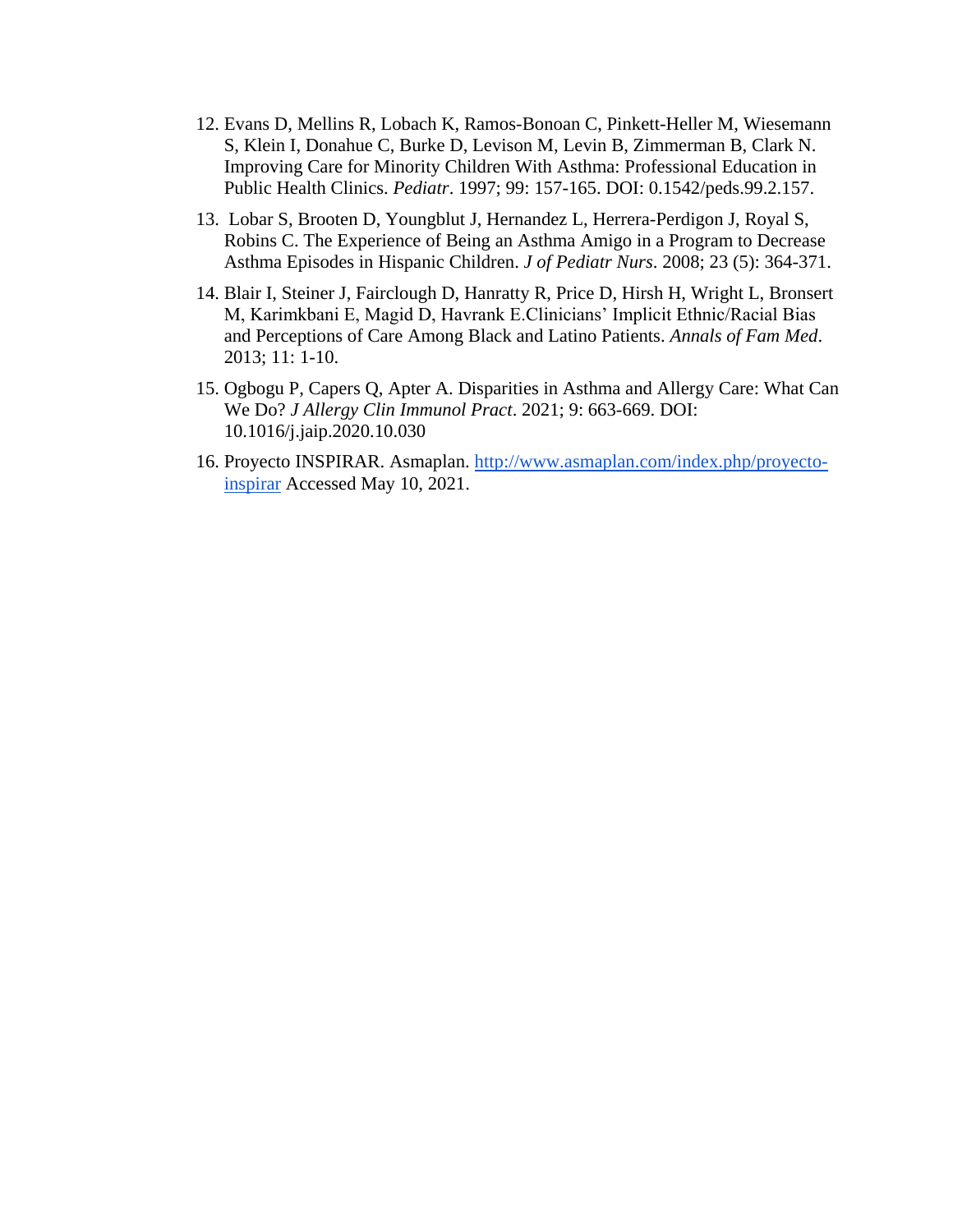# **APPENDIX A**

# **ASTHMA ACTION PLAN**

| Name:                     | Date:             |  |  |
|---------------------------|-------------------|--|--|
| Doctor:                   | Medical Record #: |  |  |
| Doctor's Phone #: Day     | Night/Weekend     |  |  |
| <b>Emergency Contact:</b> |                   |  |  |
| Doctor's Signature:       |                   |  |  |



Asthma and Allergy Foundation of America

The colors of a traffic light will help you use your asthma medicines.



**GREEN means Go Zone!** Use preventive medicine.

**YELLOW** means Caution Zone! Add quick-relief medicine.

**RED means Danger Zone!** Get help from a doctor.

#### Personal Best Peak Flow:\_

| GO                                                                                                                                                                       |                                       | Use these daily controller medicines:              |                 |                 |  |
|--------------------------------------------------------------------------------------------------------------------------------------------------------------------------|---------------------------------------|----------------------------------------------------|-----------------|-----------------|--|
| You have all of these:<br>· Breathing is good<br>. No cough or wheeze<br>· Sleep through<br>the night<br>· Can work & play                                               | Peak flow:<br>from<br>to              | <b>MEDICINE</b>                                    | <b>HOW MUCH</b> | HOW OFTEN/WHEN  |  |
|                                                                                                                                                                          |                                       | For asthma with exercise, take:                    |                 |                 |  |
| <b>CAUTION</b>                                                                                                                                                           |                                       | Continue with green zone medicine and add:         |                 |                 |  |
| You have any of these:<br>· First signs of a cold<br>· Exposure to known<br>trigger<br>• Cough<br>• Mild wheeze<br>• Tight chest<br>· Coughing at night                  | Peak flow:<br>from<br>to              | <b>MEDICINE</b><br>CALL YOUR ASTHMA CARE PROVIDER. | <b>HOW MUCH</b> | HOW OFTEN/ WHEN |  |
| <b>DANGER</b>                                                                                                                                                            |                                       | Take these medicines and call your doctor now.     |                 |                 |  |
| Your asthma is getting worse fast:<br>• Medicine is not helping<br>• Breathing is hard<br>& fast<br>· Nose opens wide<br>· Trouble speaking<br>· Ribs show (in children) | <b>Peak flow:</b><br>reading<br>below | <b>MEDICINE</b>                                    | <b>HOW MUCH</b> | HOW OFTEN/WHEN  |  |

GET HELP FROM A DOCTOR NOW! Your doctor will want to see you right away. It's important! If you cannot contact your doctor, go directly to the emergency room. DO NOT WAIT. Make an appointment with your asthma care provider within two days of an ER visit or hospitalization.

Figure 1. Example Asthma Action Plan Plan provided by the Asthma and Allergy Foundation of America